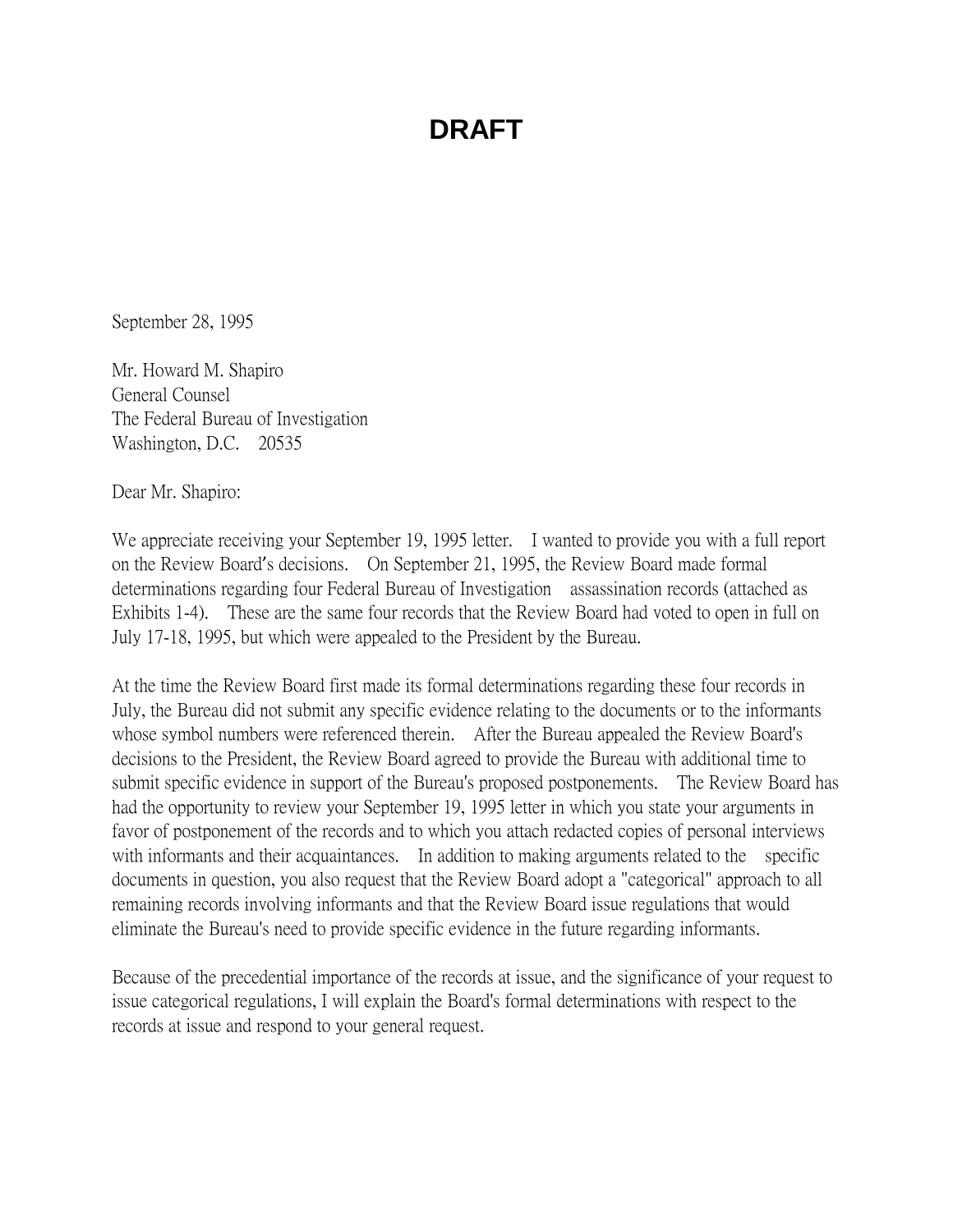Mr. Howard Shapiro September 28, 1995 Page 2

#### The Four Records at Issue

### Exhibit 1: 124-10070-10354.

The Bureau was unable to locate any descendants or relatives of this informant who died in 1979, and you expressed "no further objection to disclosure" of the document. Due to the lack of the clear and convincing evidence needed to support a postponement, and given the Bureau's waiver of any further objection, the Review Board voted unanimously to open the record in full.

### Exhibit 2: 124-10070-10354

Exhibit 2 provides a significant lead on the question whether there was any complicity on the part of Dallas police officials in the death of Lee Harvey Oswald. Dated only two days after Oswald was murdered in the Dallas Police Department building, the document is an "urgent" cable to Director J. Edgar Hoover from the Special Agent-in-Charge of the Houston office. The portions of the document that already have been made public reveal that the FBI informant (whose symbol number is redacted), reported that a longstanding female acquaintance of the informant (whose name -- or alias -- is redacted) was reputedly a "fixer" between the Dallas police and the "criminal element." The document reports that the informant called the fixer and asked her questions about the murder of Oswald while he was in Dallas police custody. The informant wanted to know whether it was an "accident" that Ruby had shot Oswald, or whether there was anything more to the story. The document suggests that the fixer believed that there was more to the story than had been revealed, but was reluctant to talk at that time.

The murder of Lee Oswald has prompted substantial discussion on the question whether his murderer, Jack Ruby, acted alone, or at the behest of organized crime, or with the possible assistance of his contacts in the Dallas police force. Although the Review Board takes no position on the merits of these important issues, it does believe that the document in question clearly is relevant and material to them. There is, in short, very high public interest in this record.

There are three subjects redacted in the document: the symbol number of the former informant, the name (or alias) of the fixer, and the occupation of the fixer. The only evidence provided in support of their postponement by the Bureau consists of an FD-302 report by a Dallas, Texas, FBI agent who conducted an interview with the former informant. In the words of the FBI agent, the informant "does not want his name, telephone number or other identifying information disclosed as to do so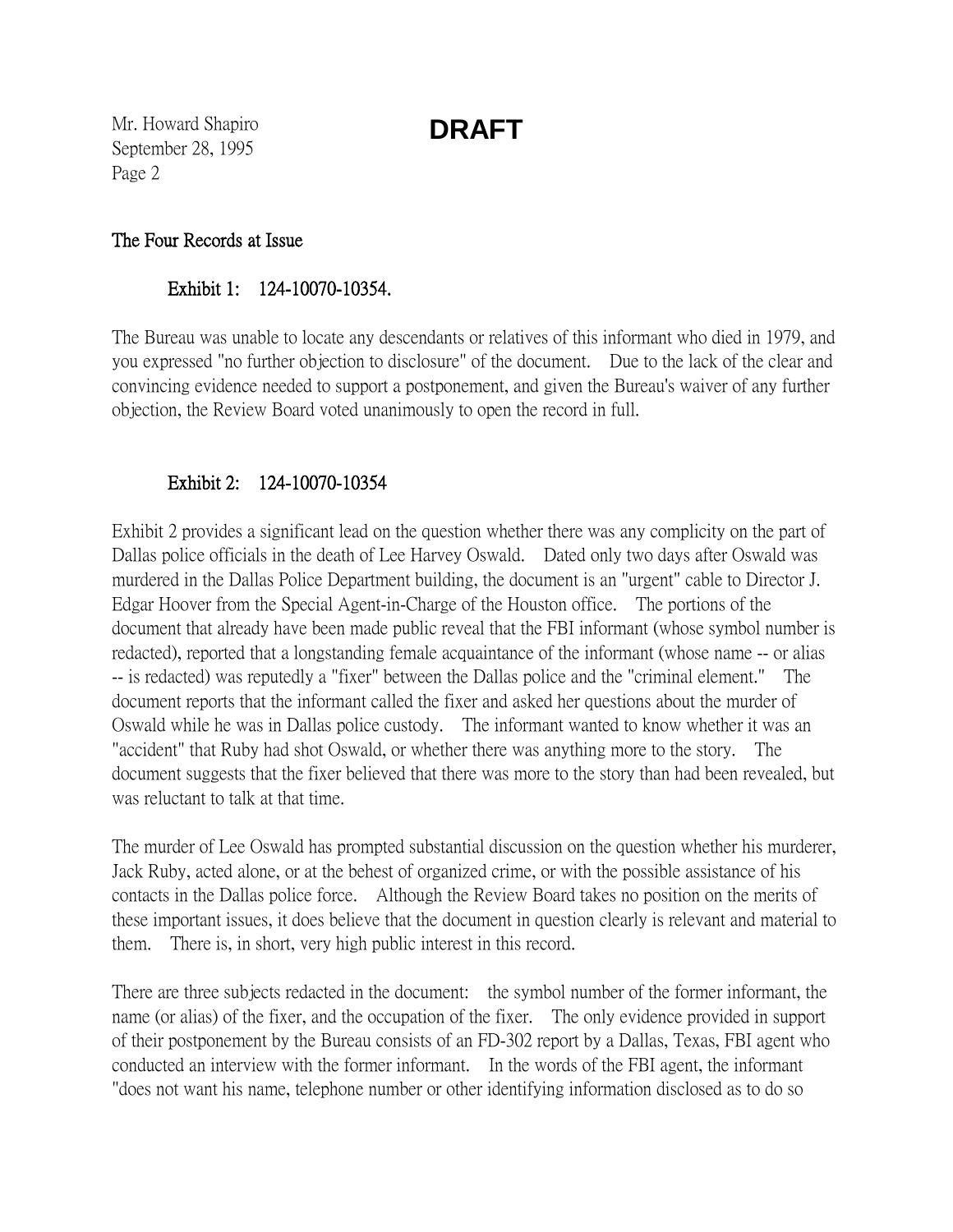Mr. Howard Shapiro September 28, 1995 Page 3

would be detrimental to himself, his family and his business."

Since the document does not reveal the identity of the informant, but rather the informant symbol number, the Bureau has a two-pronged responsibility. It must provide clear and convincing evidence, first, that the release of the redacted information would lead to the disclosure of the informant's identity, and second, that the disclosure of the identity would lead to harm. The Board believes that the Bureau did not meet its burden in either case. The Bureau provided no evidence that the release of the redacted information would lead to the disclosure of the identity of the informant, and rather than provide evidence of harm in the event that the identity were disclosed, the Bureau simply related the assertions of harm voiced by the informants themselves.

Based upon the evidence presented to it, the Review Board voted, unanimously, to release the name and occupation of the fixer (regarding whom no evidence was offered) $\textsuperscript{1}$  $\textsuperscript{1}$  $\textsuperscript{1}$  and to release the prefix and suffix of the informant's symbol number. The only information to be postponed is the numerical portion of the informant's symbol number. The Board decided to redact this portion of the symbol number because it would provide very little (if any) useful information to the public and would preclude any possible basis that release of the number would disclose the identity of the informant.

### Exhibits 3 and 4: 124-10184-10256 and 124-10244-10077

Exhibits 3 and 4 discuss, in part, a small Communist Party meeting at the home of Ms. Genne Kuhn in Wheeling, West Virginia. In December, 1963, Ms. Kuhn had invited five persons to her home to hear a talk by her guest, Arnold Johnson, who was then the Public Relations Director of the Communist Party USA. The documents disclose that three of the five invites who gathered to hear Mr. Johnson were FBI informants. Your September 19 letter to the Review Board further discloses that two of the informants were married to each other and that both are now living and that the third informant is deceased. One of the documents also discloses that, at one point, a smaller meeting included only Mr. Johnson, Ms. Kuhn, and two of the three FBI informants.

Although the Bureau provided statements from two living informants (the husband and wife team) and a statement by relatives of the third requesting continued non-disclosure, the Bureau did not demonstrate why releasing the symbol numbers in these two documents would make it any more

<span id="page-2-0"></span> $\overline{\phantom{a}}$  $^1$ Additional grounds for the release of the fixer's name are found at pages  $\equiv$  of our August 11, 1995 Reply.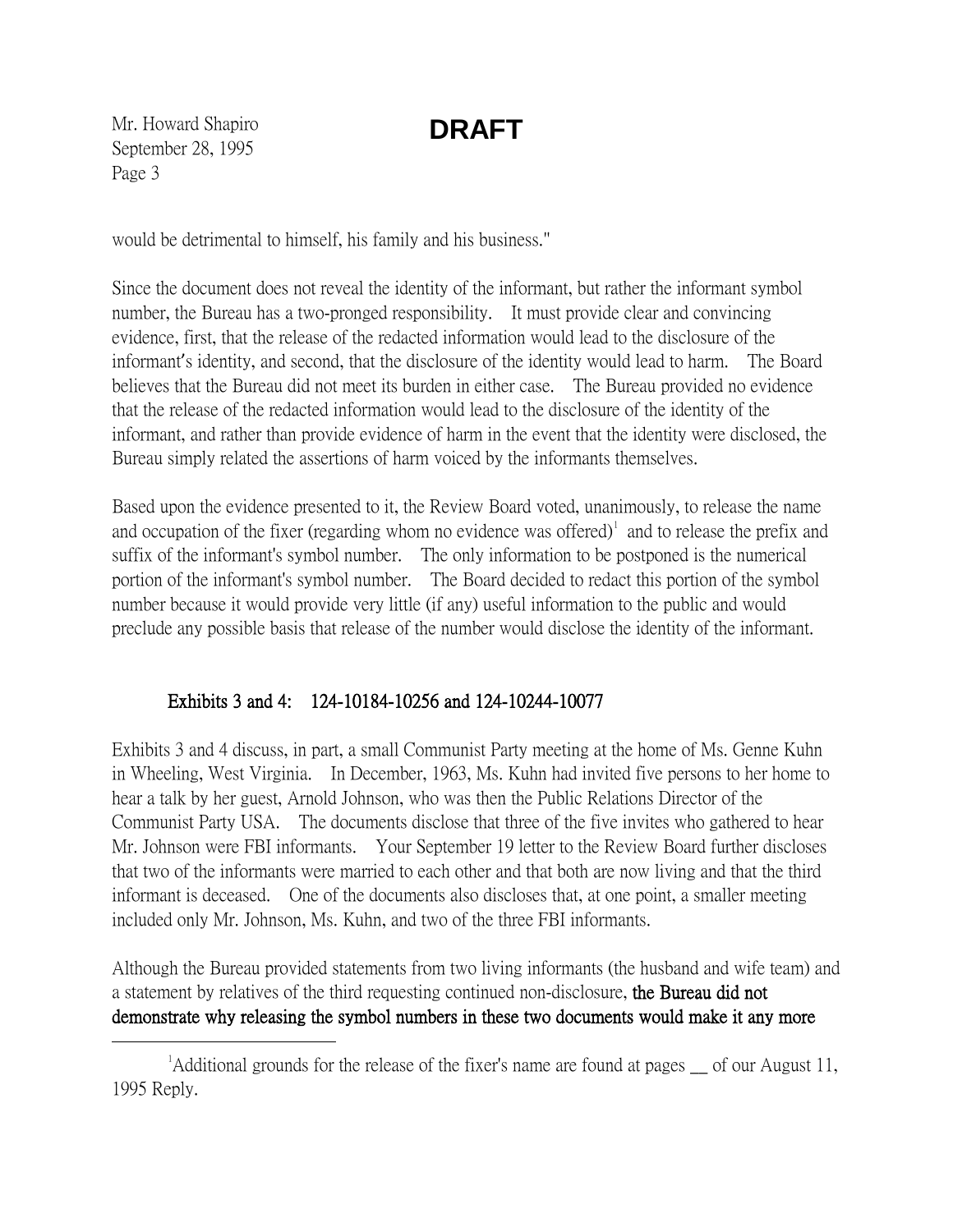Mr. Howard Shapiro September 28, 1995 Page 4

### likely that the informants' identities would be revealed.

Exhibit 3 also discloses other information about some additional Communist Party activities and two file numbers. The Bureau did not make any argument showing how the release of this information would tend to disclose the identity of the informants, given what has already been released, nor did it offer any basis for postponing the file numbers.

Accordingly, the Review Board voted, unanimously, to release all of the information in the two documents, including the file numbers,  $\epsilon^2$  $\epsilon^2$  except for the numerical portion of the informants' symbol numbers.

### The Review Board's Response to the Bureau's Request for a Categorical Approach

The Bureau reported it had expended over 300 manhours in gathering information on the four informants. In order to avoid expending such resources in the future, the Bureau suggested that the Review Board "adopt a categorical approach when determining whether to postpone disclosure of all similar records." This "categorical approach" constitutes, of course, a significant revision from the Bureau's previously stated willingness to "be prepared with particularity to defend a particular piece of information and the necessity of its not being divulged."[3](#page-3-1)

Disclosure of assassination records or particular information in assassination records to the public may be postponed subject to the limitations of this Act if there is clear and convincing evidence that ... the public disclosure of the assassination record would compromise the existence of an understanding of confidentiality currently requiring protection between a Government agent and a cooperating individual or a foreign government, and public disclosure would be so harmful that it outweighs the public interest;

The Review Board respectfully declines to adopt the suggestion that a categorical approach be adopted. We make the following observations in response to the Bureau's concerns regarding its expenditure of resources:

<span id="page-3-1"></span><span id="page-3-0"></span> $\overline{\phantom{a}}$  2 <sup>2</sup>Additional grounds for the release of the file numbers are provided on page of the August 11, 1995 Reply.

<sup>&</sup>lt;sup>3</sup>Sessions cite from p. 1 of Brief.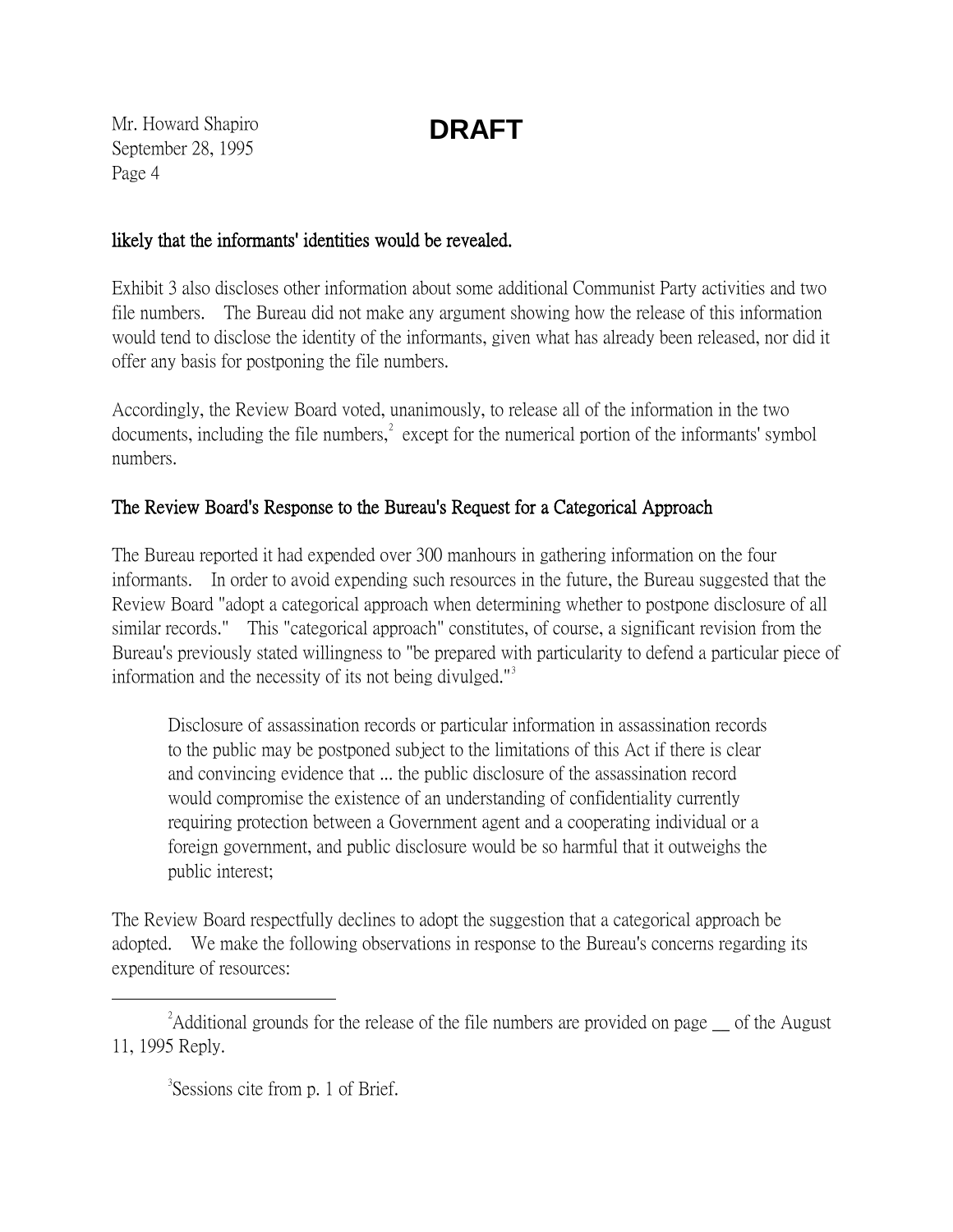Mr. Howard Shapiro September 28, 1995 Page 5

First, the Bureau seems to have devoted part of its effort to proving that the informants in question had "an understanding of confidentiality" within the meaning of Section 6.4 of the JFK Act. The Review Board did not question the original existence of such an understanding with these informants. Indeed, the Review Board stated in its August 11, 1995 Reply to the President that for the postponements at issue, "the Review Board accepts that the use of informant symbol numbers or the existence of an informant file provides evidence that the informant in question was assured some measure of confidentiality."<sup>[4](#page-4-0)</sup>

Second, interviews with former informants that simply recount their discomfort with the disclosure of their identities provide little probative information, particularly when there is no reason to believe that the disclosure of all (or part) of a symbol number would reveal the identity. If, on the other hand, a former informant had specific information that identified particular harms or specific circumstances, the Board would be interested in receiving such information.

*Third*, the Bureau devoted some of its resources to tracking down distant descendants of deceased informants. The Review Board would advise that such efforts will provide little probative information and would recommend that the Bureau not undertake such efforts.

Fourth, the Bureau continues to withhold from the Review Board evidence from the Bureau's least expensive and most probative source: the informant's source file. Rather than track down an informant to determine whether he had an understanding of confidentiality, the Bureau could have simply shown the Review Board (or staff) a copy of the agreement. Indeed, the Review Board was struck by the Bureau's failure to provide copies of confidentiality agreements with informants who insisted that they had signed comprehensive non-disclosure agreements. Similarly, the source file would seem to provide the best evidence of whether the informant at issue had provided information on dangerous persons who might subsequently be inclined to cause harm.

<span id="page-4-0"></span> $\frac{1}{4}$  $A^4$ Brief at 6 n.8.